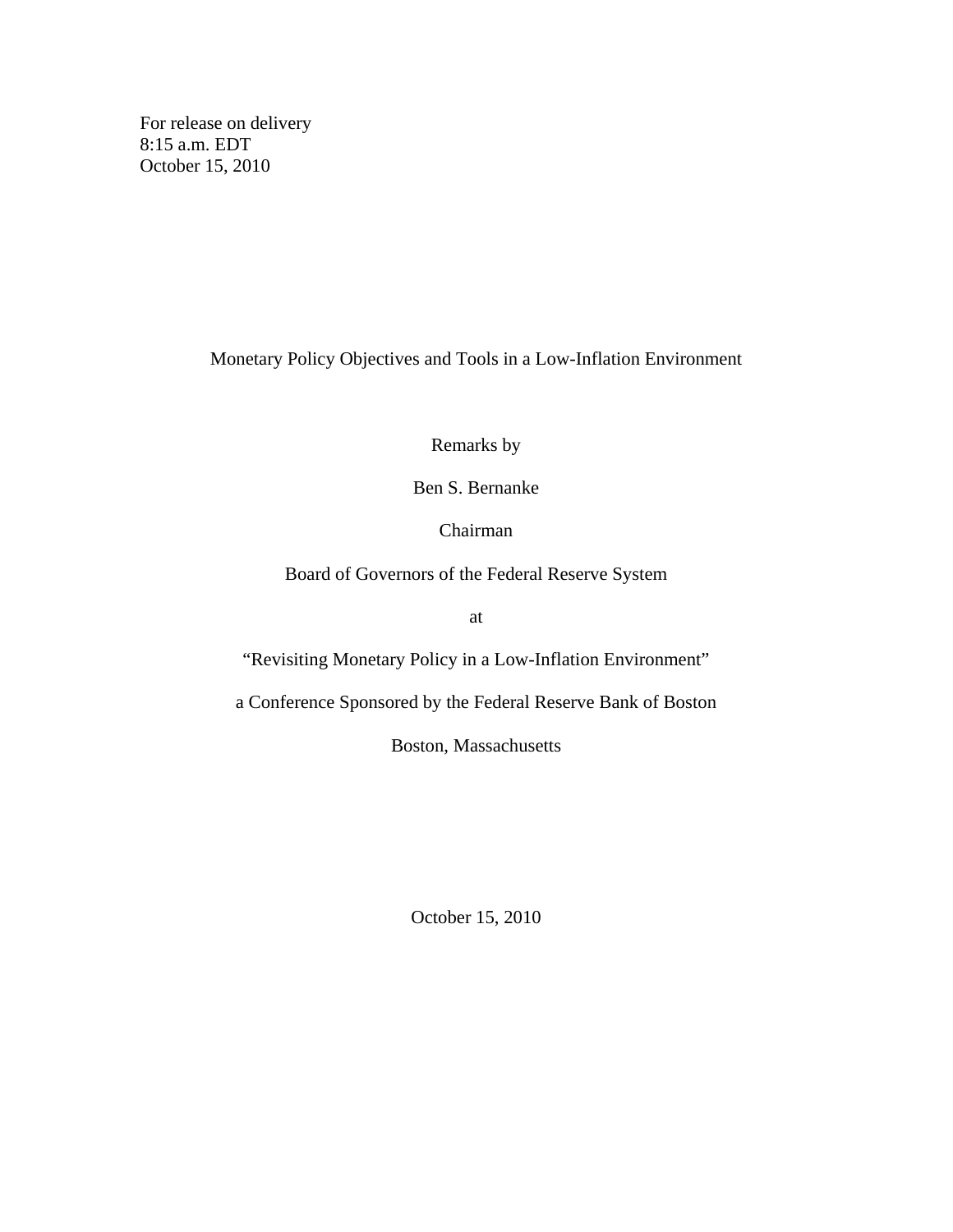The topic of this conference--the formulation and conduct of monetary policy in a low-inflation environment--is timely indeed. From the late 1960s until a decade or so ago, bringing inflation under control was viewed as the greatest challenge facing central banks around the world. Through the application of improved policy frameworks, involving both greater transparency and increased independence from short-term political influences, as well as through continued focus and persistence, central banks have largely achieved that goal. In turn, the progress against inflation increased the stability and predictability of the economic environment and thus contributed significantly to improvements in economic performance, not least in many emerging market nations that in previous eras had suffered bouts of very high inflation. Moreover, success greatly enhanced the credibility of central banks' commitment to price stability, and that credibility further supported stability and confidence. Retaining that credibility is of utmost importance.

Although the attainment of price stability after a period of higher inflation was a landmark achievement, monetary policymaking in an era of low inflation has not proved to be entirely straightforward. In the 1980s and 1990s, few ever questioned the desired direction for inflation; lower was always better. During those years, the key questions related to tactics: How quickly should inflation be reduced? Should the central bank be proactive or "opportunistic" in reducing inflation? As average inflation levels declined, however, the issues became more complex. The statement of the Federal Open Market Committee (FOMC) following its May 2003 meeting was something of a watershed, in that it noted that, in the Committee's view, further disinflation would be "unwelcome." In other words, the risks to price stability had become two-sided: With inflation close to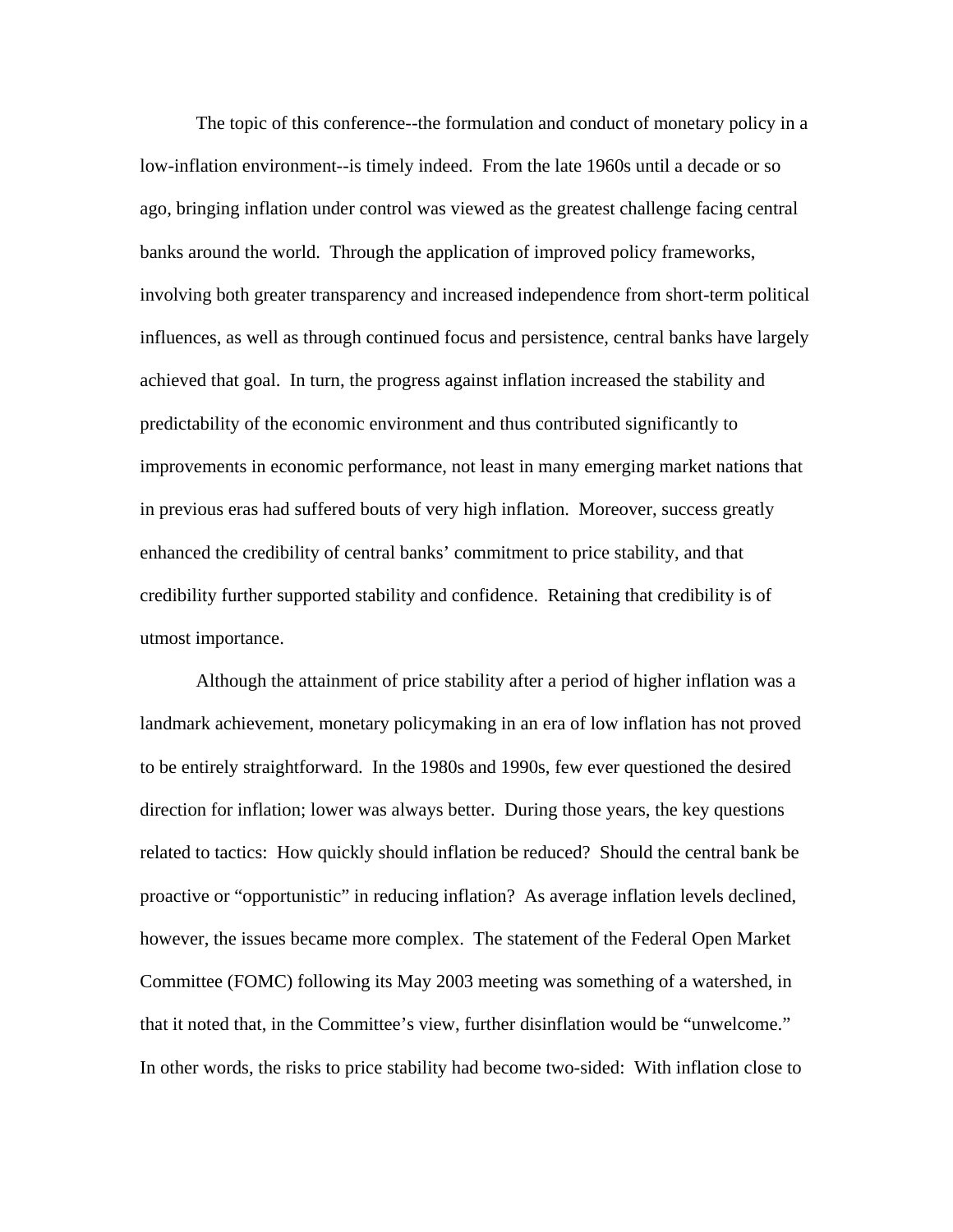levels consistent with price stability, central banks, for the first time in many decades, had to take seriously the possibility that inflation can be too low as well as too high.

A second complication for policymaking created by low inflation arises from the fact that low inflation generally implies low nominal interest rates, which increase the potential relevance for policymaking of the zero lower bound on interest rates. Because the short-term policy interest rate cannot be reduced below zero, the Federal Reserve and central banks in other countries have employed nonstandard policies and approaches that do not rely on reductions in the short-term interest rate. We are still learning about the efficacy and appropriate management of these alternative tools.

In the remainder of my remarks I will discuss these issues in the context of current economic and policy developments. I will comment on the near-term outlook for economic activity and inflation. I will then compare that outlook to some quantitative measures of the Federal Reserve's objectives, namely, the longer-run outcomes that FOMC participants judge to be most consistent with its dual mandate of maximum employment and price stability. Finally, I will observe that, in a world in which the policy interest rate is close to zero, the Committee must consider the costs and risks associated with the use of nonconventional tools when it assesses whether additional policy accommodation is likely to be beneficial on net.

### **The Outlook for Growth and Employment**

The arbiters across the river in Cambridge, the business cycle dating committee of the National Bureau of Economic Research, recently made their determination: An economic recovery began in the United States in July 2009, following a series of forceful actions by central banks and other policymakers around the world that helped stabilize

- 2 -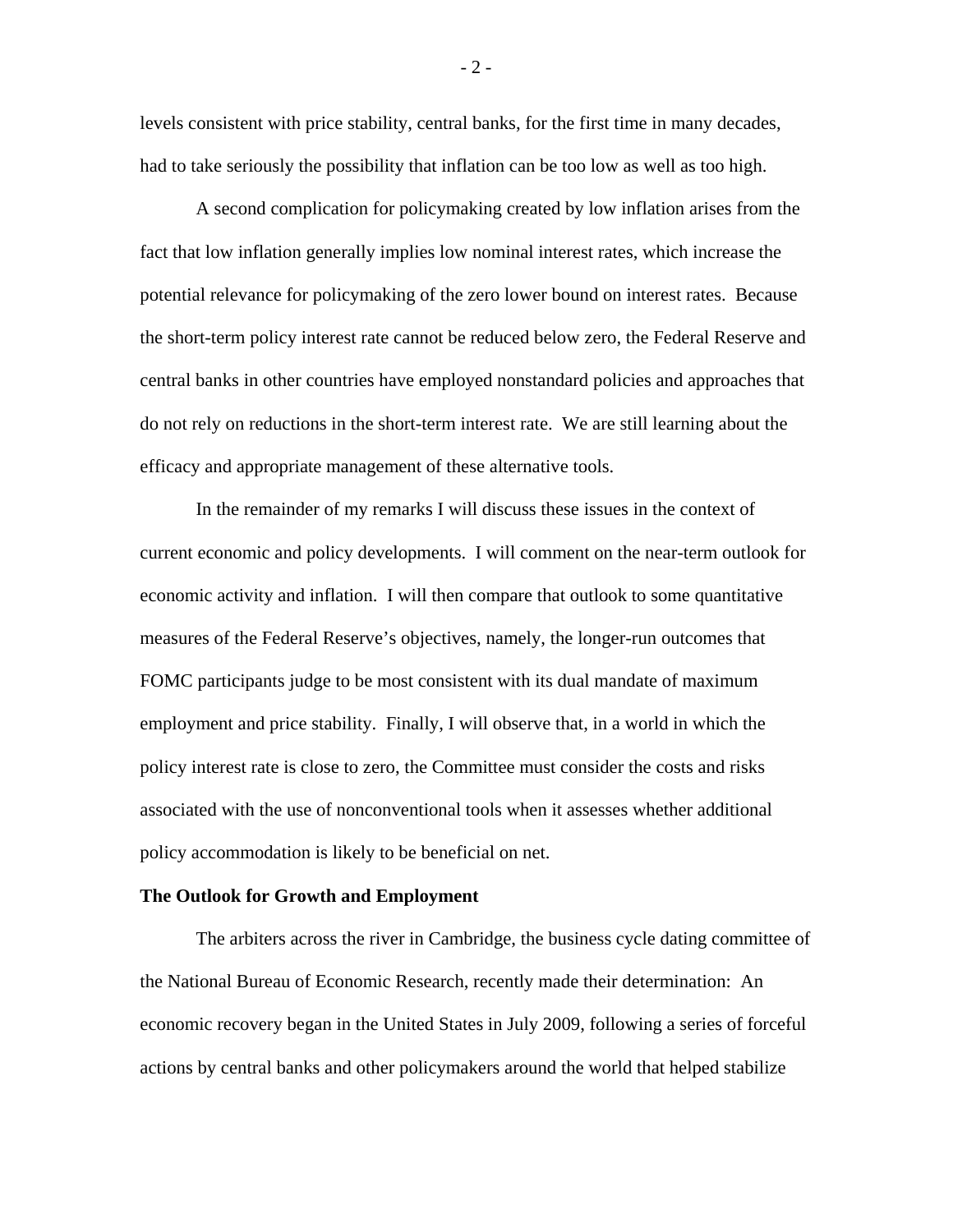the financial system and restore more-normal functioning to key financial markets. The initial upturn in activity, which was reasonably strong, reflected a number of factors, including efforts by firms to better align their inventories with their sales, expansionary monetary and fiscal policies, improved financial conditions, and a pickup in export growth. However, factors such as fiscal policy and the inventory cycle can provide only a temporary impetus to recovery. Sustained expansion must ultimately be driven by growth in private final demand, including consumer spending, business and residential investment, and net exports. That handoff is currently under way. However, with growth in private final demand having so far proved relatively modest, overall economic growth has been proceeding at a pace that is less vigorous than we would like.

In particular, consumer spending has been inhibited by the painfully slow recovery in the labor market, which has restrained growth in wage income and has raised uncertainty about job security and employment prospects. Since June, private-sector employers have added, on net, an average of only about 85,000 workers per month--not enough to bring the unemployment rate down significantly.

Consumer spending in the quarters ahead will depend importantly on the pace of job creation but also on households' ability to repair their financial positions. Some progress is being made on this front. Saving rates are up noticeably from pre-crisis levels, and household assets have risen, on net, over recent quarters, while debt and debt service payments have declined markedly relative to income.<sup>1</sup> Together with expected further easing in credit terms and conditions offered by lenders, stronger balance sheets should eventually provide households the confidence and the wherewithal to increase

 $\overline{a}$ 

- 3 -

 $1$  Some of the reduction in household debt burdens is the result of defaults and writedowns rather than higher saving.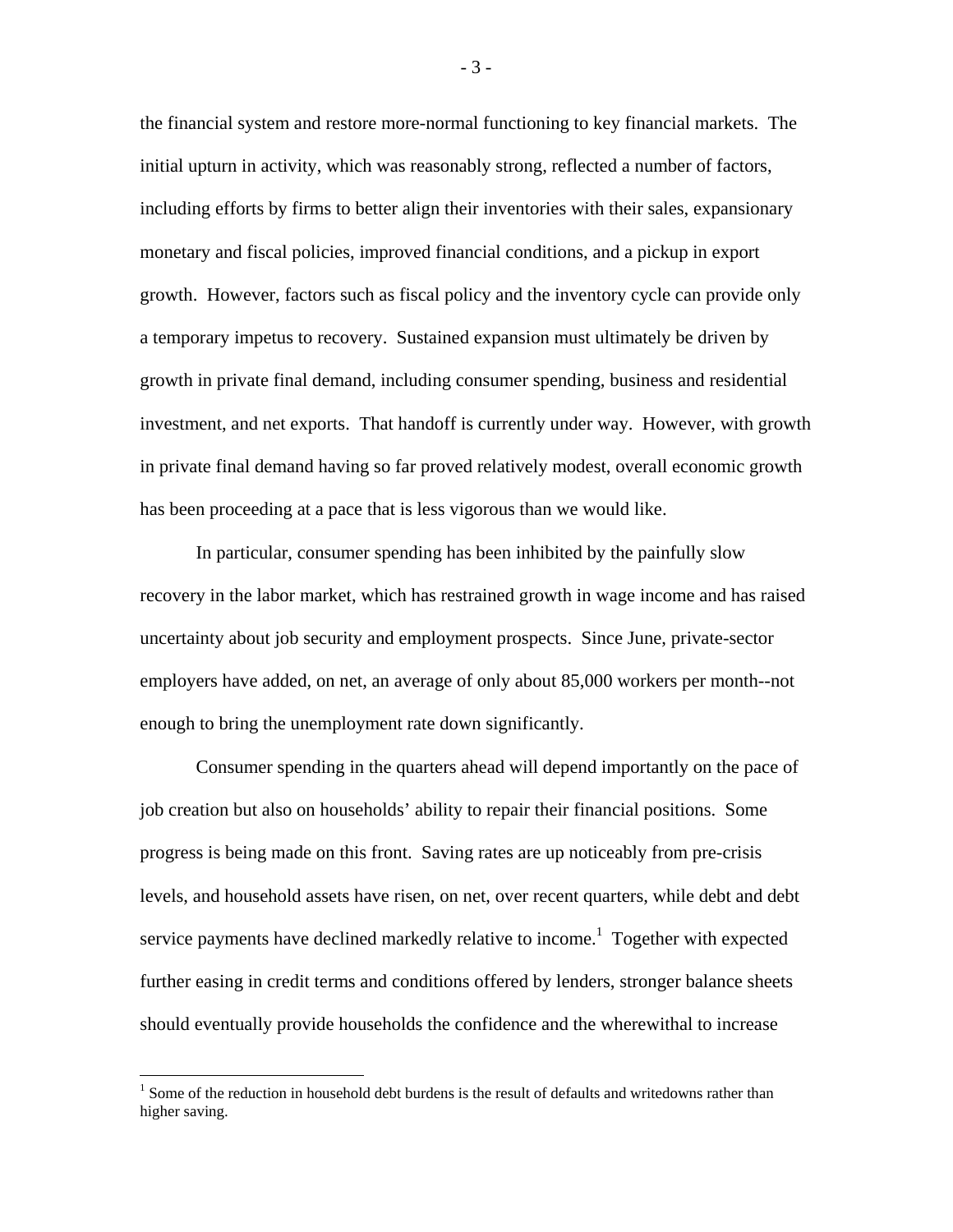their pace of spending. That said, progress has been and is likely to be uneven, as the process of balance sheet repair remains impeded to some extent by elevated unemployment, lower home values, and limited ability to refinance existing mortgages.

Household finances and attitudes also have an important influence on the housing market, which has remained depressed, notwithstanding reduced house prices and recordlow mortgage rates. The overhang of foreclosed properties and vacant homes remains a significant drag on house prices and residential investment.

In the business sector, indicators such as new orders and business sentiment suggest that growth in spending on equipment and software has slowed relative to its rapid pace earlier this year. Investment in nonresidential structures continues to contract, reflecting stringent financing conditions and high vacancy rates for commercial real estate. The availability of credit to finance investment and expand business operations remains quite uneven: Generally speaking, large firms in good financial condition can obtain credit in capital markets easily and on favorable terms. Larger firms also hold considerable amounts of cash on their balance sheets. By contrast, surveys and anecdotes indicate that bank-dependent smaller firms continue to face significantly greater problems in obtaining credit, reflecting in part weaker balance sheets and income prospects that limit their ability to qualify for loans as well as tight lending standards and terms on the part of banks. The Federal Reserve and other banking regulators have been making significant efforts to improve the credit environment for small businesses, and we have seen some positive signs. In particular, banks are no longer tightening lending standards and terms and are reportedly becoming more proactive in seeking out creditworthy borrowers.

- 4 -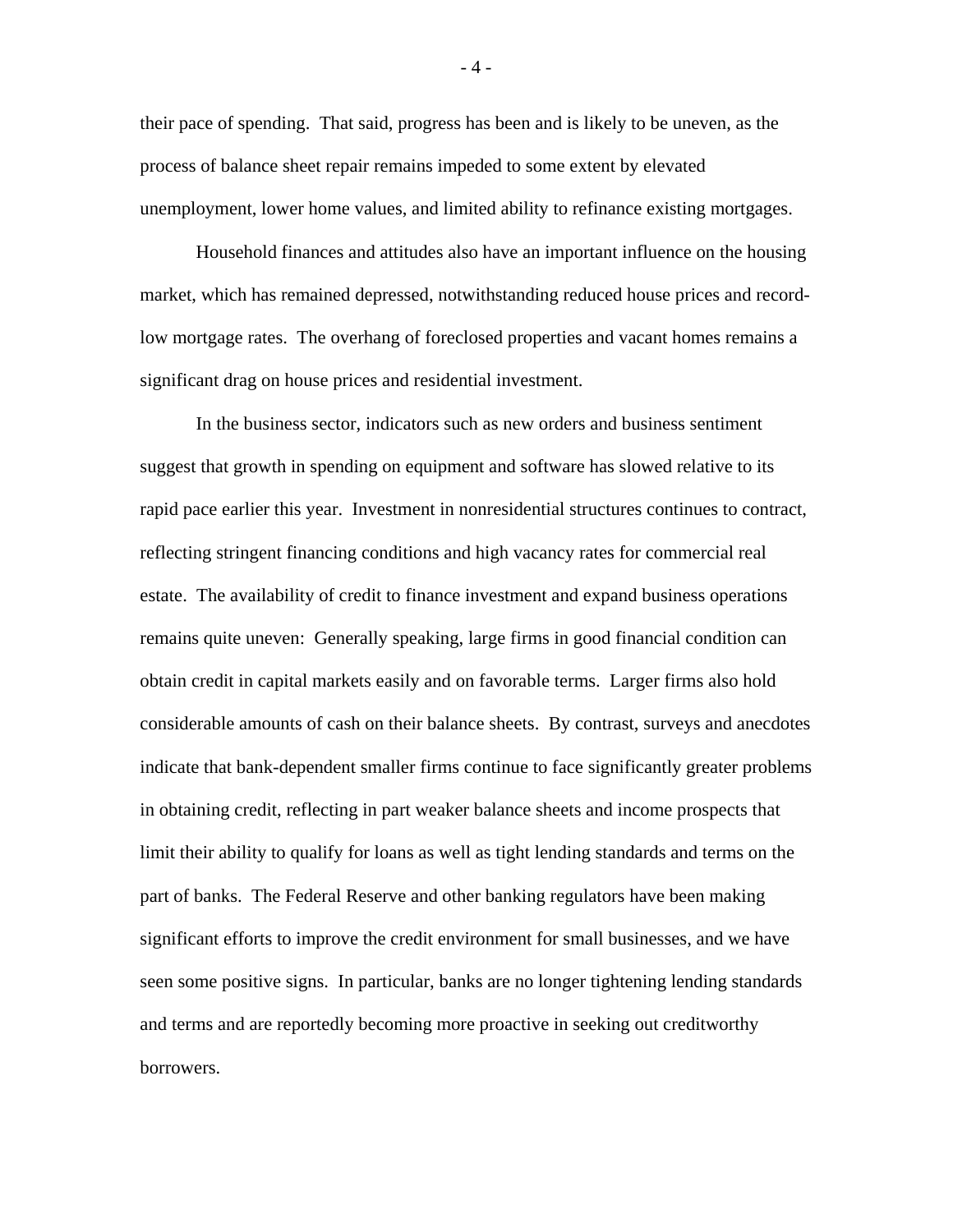Although the pace of recovery has slowed in recent months and is likely to continue to be fairly modest in the near term, the preconditions for a pickup in growth next year remain in place. Stronger household finances, a further easing of credit conditions, and pent-up demand for consumer durable goods should all contribute to a somewhat faster pace of household spending. Similarly, business investment in equipment and software should grow at a reasonably rapid pace next year, driven by rising sales, an ongoing need to replace obsolete or worn-out equipment, strong corporate balance sheets, and low financing costs. In the public sector, the tax receipts of state and local governments have started to recover, which should allow their spending to stabilize gradually. The contribution of federal fiscal stimulus to overall growth is expected to decline steadily over coming quarters but not so quickly as to derail the recovery. Continued solid expansion among the economies of our trading partners should also help to support foreign sales and growth in the United States.

Although output growth should be somewhat stronger in 2011 than it has been recently, growth next year seems unlikely to be much above its longer-term trend. If so, then net job creation may not exceed by much the increase in the size of the labor force, implying that the unemployment rate will decline only slowly. That prospect is of central concern to economic policymakers, because high rates of unemployment--especially longer-term unemployment--impose a very heavy burden on the unemployed and their families. More broadly, prolonged high unemployment would pose a risk to consumer spending and hence to the sustainability of the recovery.

- 5 -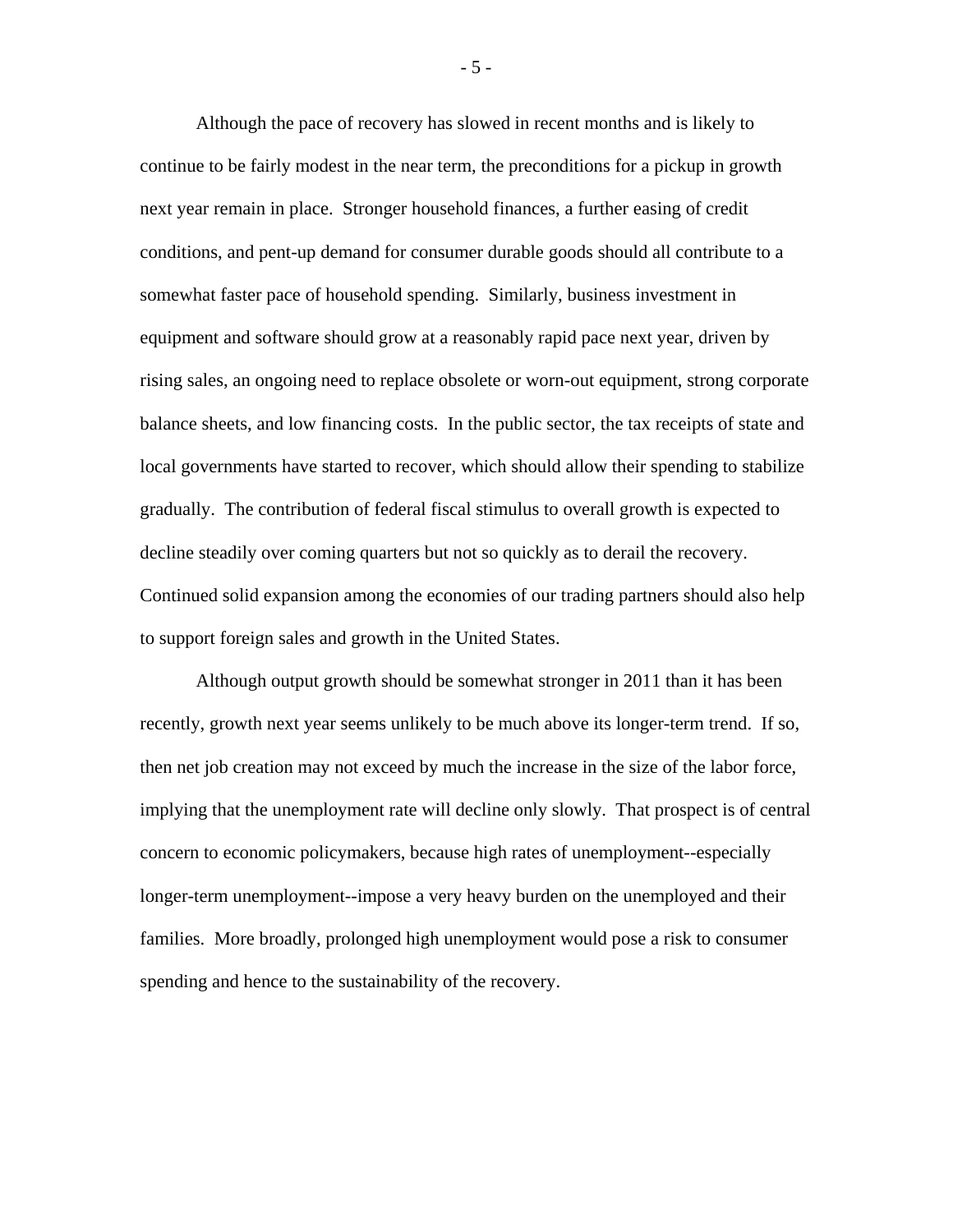# **The Outlook for Inflation**

 $\overline{a}$ 

Let me turn now to the outlook for inflation. Generally speaking, measures of underlying inflation have been trending downward. For example, so-called core PCE price inflation (which is based on the broad-based price index for personal consumption expenditures and excludes the volatile food and energy components of the overall index) has declined from approximately 2.5 percent at an annual rate in the early stages of the recession to an annual rate of about 1.1 percent over the first eight months of this year. The overall PCE price inflation rate, which includes food and energy prices, has been highly volatile in the past few years, in large part because of sharp fluctuations in oil prices. However, so far this year the overall inflation rate has been about the same as the core inflation rate.

The significant moderation in price increases has been widespread across many categories of spending, as is evident from various measures that exclude the most extreme price movements in each period. For example, the so-called trimmed mean consumer price index (CPI) has risen by only 0.9 percent over the past 12 months, and a related measure, the median CPI, has increased by only 0.5 percent over the same period. $^{2}$ 

The decline in underlying inflation importantly reflects the extent to which cost pressures have been restrained by substantial slack in the utilization of productive resources. Notably, the unemployment rate remains fairly close to last fall's peak and is

- 6 -

 $2$  Trimmed-mean and median CPI measures are published regularly by the Federal Reserve Bank of Cleveland; these indicators are constructed using the distribution of monthly price changes for the disaggregated components of the CPI. The median CPI inflation rate is the price change at the center of this distribution, and the trimmed-mean CPI inflation rate is a weighted average of all components excluding the most extreme price increases and decreases. For further information, see www.clevelandfed.org/research/data/us-inflation/chartsdata/index.cfm.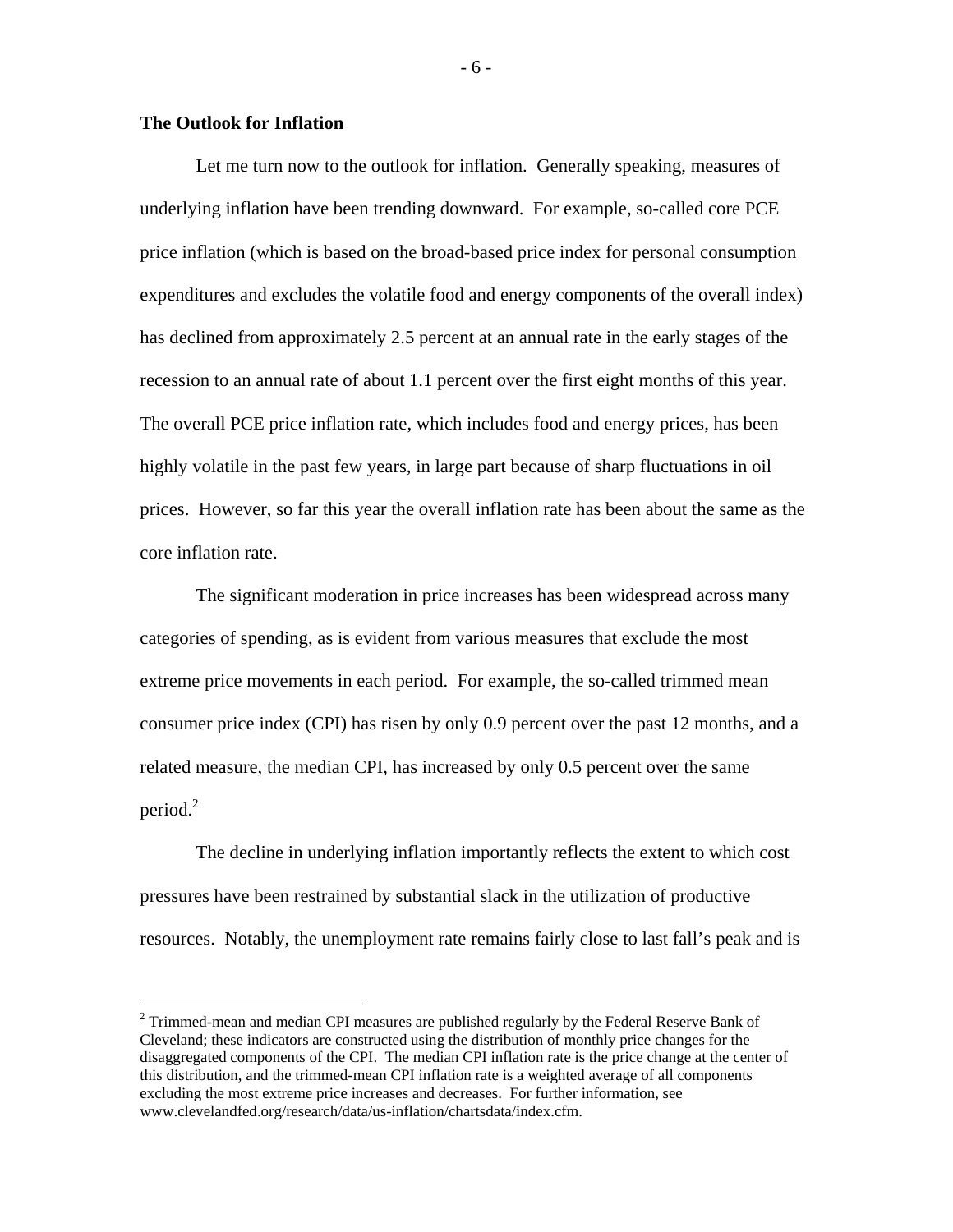currently about 5 percentage points above the rates that prevailed just before the onset of the financial crisis.

In gauging the magnitude of prevailing resource slack and the associated restraint on price and wage increases, it is essential to consider the extent to which structural factors may be contributing to elevated rates of unemployment. For example, the continuing high level of permanent job losers may be a sign that structural impediments- such as barriers to worker mobility or mismatches between the skills that workers have and the ones that employers require--are hindering unemployed individuals from finding new jobs. The recent behavior of unemployment and job vacancies--somewhat more vacancies are reported than would usually be the case given the number of people looking for work--is also suggestive of some increase in the level of structural unemployment. On the other hand, we see little evidence that the reallocation of workers across industries and regions is particularly pronounced relative to other periods of recession, suggesting that the pace of structural change is not greater than normal. Moreover, previous post-World-War-II recessions do not seem to have resulted in higher structural unemployment, which many economists attribute to the relative flexibility of the U.S. labor market. Overall, my assessment is that the bulk of the increase in unemployment since the recession began is attributable to the sharp contraction in economic activity that occurred in the wake of the financial crisis and the continuing shortfall of aggregate demand since then, rather than to structural factors.<sup>3</sup>

 $\overline{a}$ 

- 7 -

 $3$  Recent empirical studies assessing the magnitude of shifts in the sustainable rate of unemployment-the portion of unemployment not attributable to temporary cyclical factors--include Barnichon and Figura (2010), Dickens (2009), Dowling, Estevão, and Tsounta (2010), Fleischman and Roberts (2010), Fujita (2010), Lindner and Tasci (2010), and Kuang and Valletta (2010).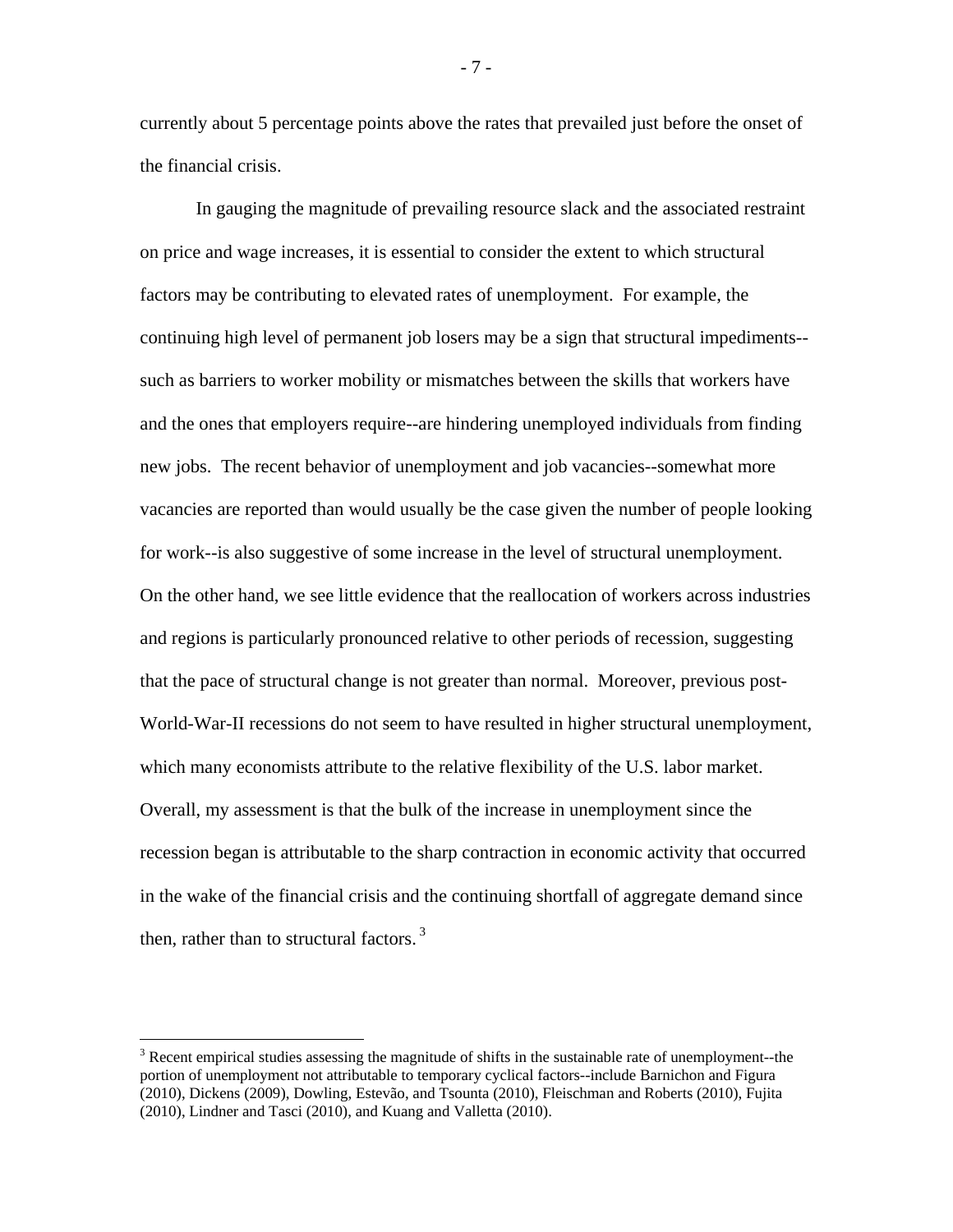The public's expectations for inflation also importantly influence inflation dynamics. Indicators of longer-term inflation expectations have generally been stable in the wake of the financial crisis. For example, in the Federal Reserve Bank of Philadelphia's Survey of Professional Forecasters, the median projection for the annual average inflation rate for personal consumption expenditures over the next 10 years has remained close to 2 percent. Surveys of households likewise show that longer-term inflation expectations have been relatively stable. In the financial markets, measures of inflation compensation at longer horizons (computed from the spread between yields on nominal and inflation-indexed Treasury securities) have moved down, on net, this year but remain within their historical ranges. With long-run inflation expectations stable and with substantial resource slack continuing to restrain cost pressures, it seems likely that inflation trends will remain subdued for some time.

### **The Objectives of Monetary Policy**

To evaluate policy alternatives and explain policy choices to the public, it is essential not only to forecast the economy, but to compare that forecast to the objectives of policy. Clear communication about the longer-run objectives of monetary policy is beneficial at all times but is particularly important in a time of low inflation and uncertain economic prospects such as the present. Improving the public's understanding of the central bank's policy strategy reduces economic and financial uncertainty and helps households and firms make more-informed decisions. Moreover, clarity about goals and strategies can help anchor the public's longer-term inflation expectations more firmly and thereby bolsters the central bank's ability to respond forcefully to adverse shocks.<sup>4</sup>

<u>.</u>

<sup>- 8 -</sup> 

 $4$  See Bernanke (2007).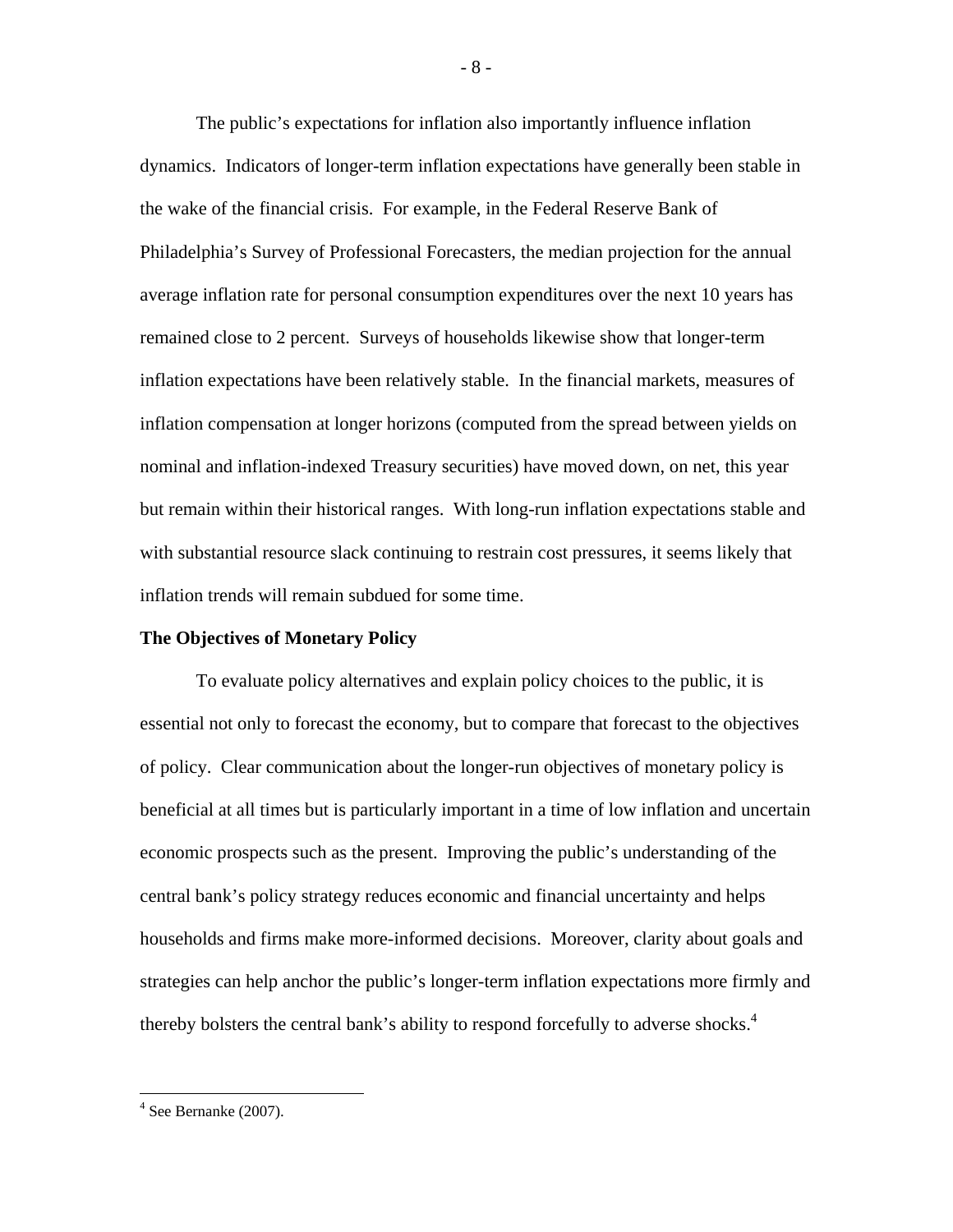The Federal Reserve has a statutory mandate to foster maximum employment and price stability, and explaining how we are working toward those goals plays a crucial role in our monetary policy strategy. It is evident that neither of our dual objectives can be taken in isolation: On the one hand, a central bank that aimed to achieve the highest possible level of employment in the short run, without regard to other considerations, might well generate unacceptable levels of inflation without any permanent benefits in terms of employment. On the other hand, a single-minded focus by the central bank on price stability, with no attention at all to other factors, could lead to more frequent and deeper slumps in economic activity and employment with little benefit in terms of longrun inflation performance.

Recognizing the interactions between the two parts of our mandate, the FOMC has found it useful to frame our dual mandate in terms of the *longer-run sustainable rate of unemployment* and the *mandate-consistent inflation rate*. The longer-run sustainable rate of unemployment is the rate of unemployment that the economy can maintain without generating upward or downward pressure on inflation. Because a healthy economy must allow for the destruction and creation of jobs, as well as for movements of workers between jobs and in and out of the labor force, the longer-run sustainable rate of unemployment is greater than zero. Similarly, the mandate-consistent inflation rate--the inflation rate that best promotes our dual objectives in the long run--is not necessarily zero; indeed, Committee participants have generally judged that a modestly positive inflation rate over the longer run is most consistent with the dual mandate. (The view that policy should aim for an inflation rate modestly above zero is shared by virtually all central banks around the world.) Several rationales can be provided for this judgment,

- 9 -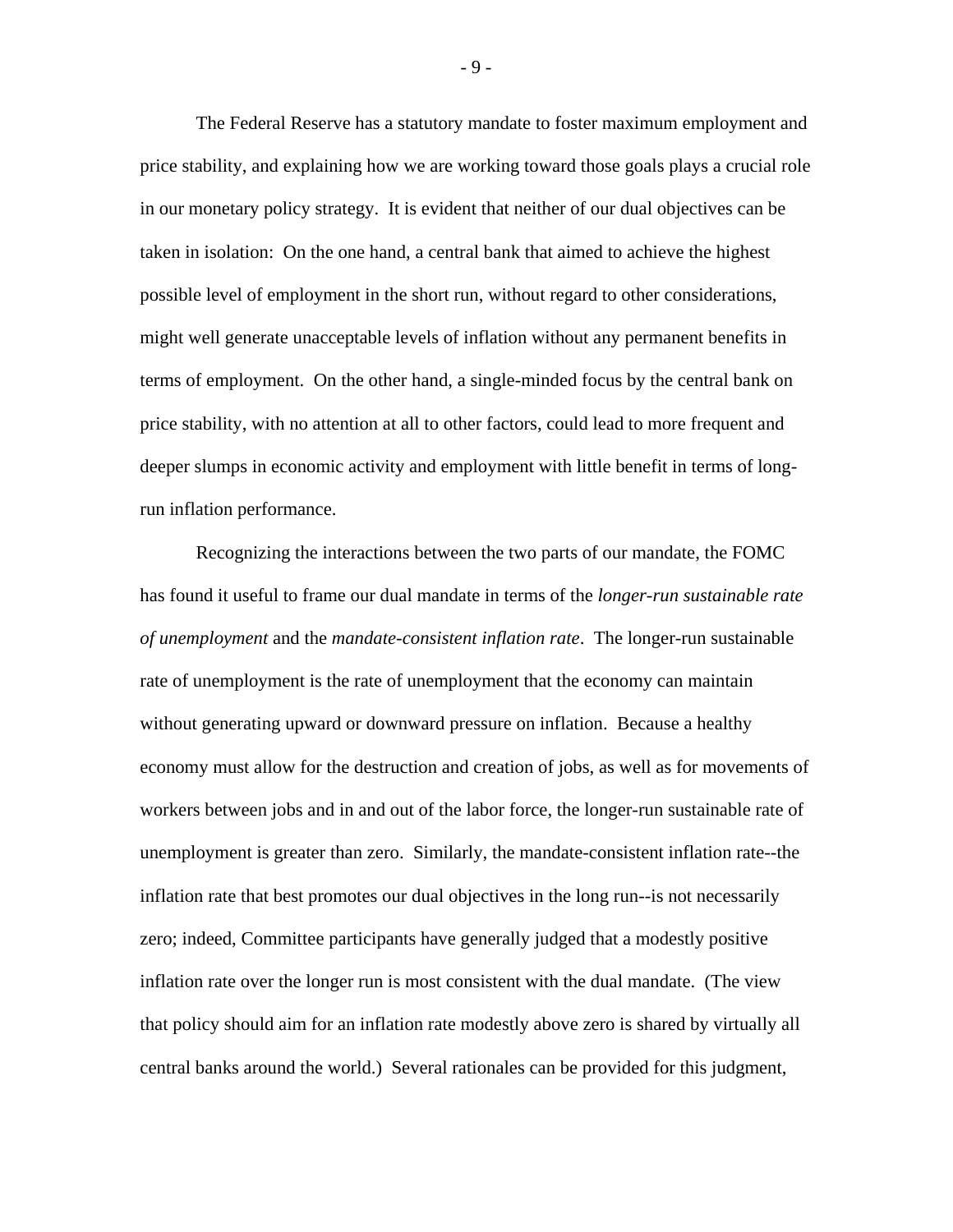including upward biases in the measurement of inflation. A rationale that is particularly relevant today is that maintaining an "inflation buffer" (that is, an average inflation rate greater than zero) allows for a somewhat higher average level of nominal interest rates, which in turn gives the Federal Reserve greater latitude to reduce the target federal funds rate when needed to stimulate increased economic activity and employment. A modestly positive inflation rate also reduces the probability that the economy could fall into deflation, which under some circumstances can lead to significant economic problems.

Although attaining the long-run sustainable rate of unemployment and achieving the mandate-consistent rate of inflation are both key objectives of monetary policy, the two objectives are somewhat different in nature. Most importantly, whereas monetary policymakers clearly have the ability to determine the inflation rate in the long run, they have little or no control over the longer-run sustainable unemployment rate, which is primarily determined by demographic and structural factors, not by monetary policy. Thus, while central bankers can choose the value of inflation they wish to target, the sustainable unemployment rate can only be estimated, and is subject to substantial uncertainty. Moreover, the sustainable rate of unemployment typically evolves over time as its fundamental determinants change, whereas keeping inflation expectations firmly anchored generally implies that the inflation objective should remain constant unless there are compelling technical reasons for changing it, such as changes in the methods used to measure inflation.

In recent years, the Federal Reserve has taken important steps to more clearly communicate its outlook and longer-run objectives. Since the fall of 2007, the Federal Reserve has been publishing the "Summary of Economic Projections" (SEP) four times a

- 10 -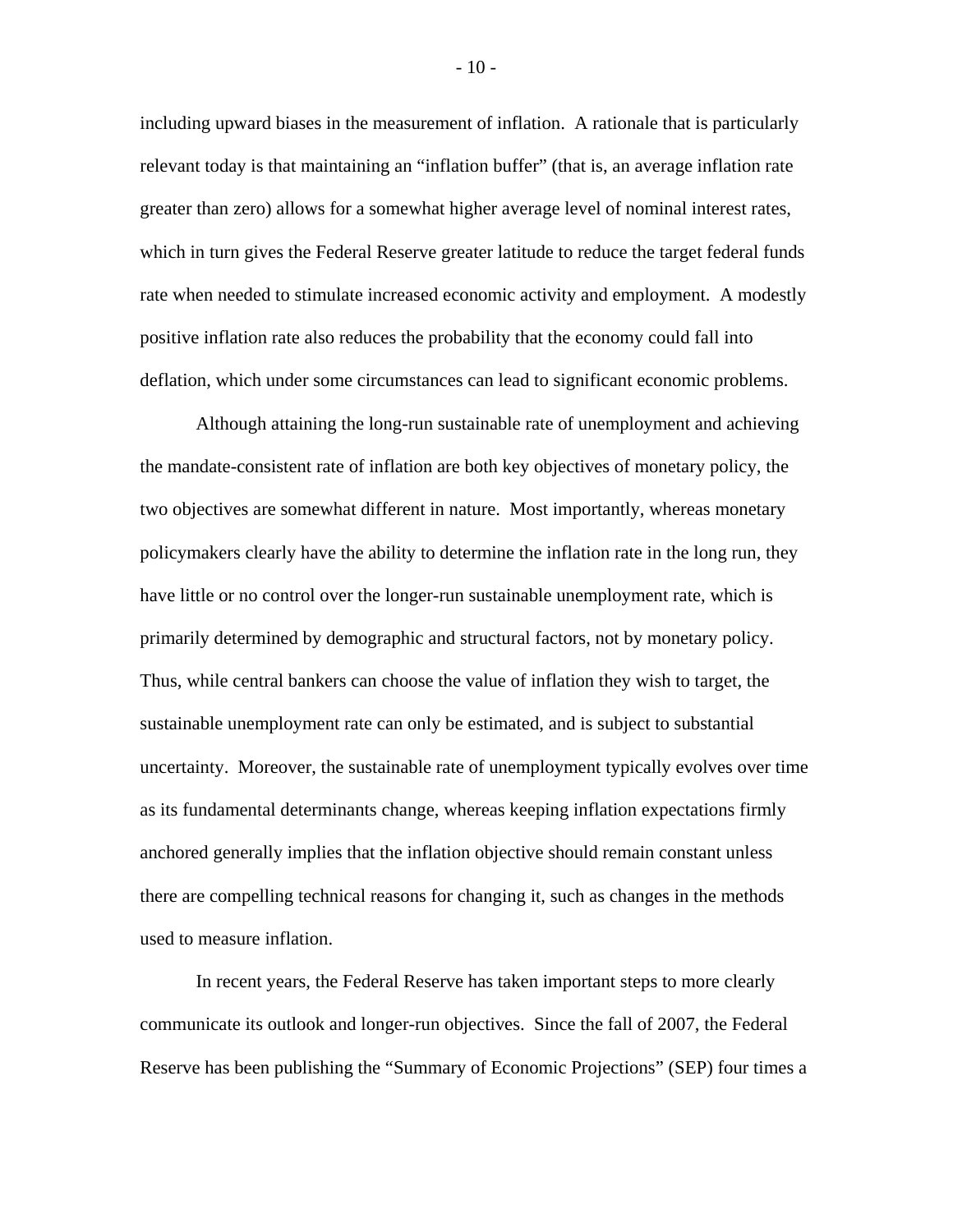year in conjunction with the FOMC minutes. The SEP provides summary statistics and an accompanying narrative regarding the projections of FOMC participants--that is, the Board members and the Reserve Bank presidents--for the growth rate of real gross domestic product (GDP), the unemployment rate, core inflation, and headline inflation over the next several calendar years. Since early 2009, the SEP has also included information about FOMC participants' longer-run projections for the rates of economic growth, unemployment, and inflation to which the economy is expected to converge over time, in the absence of further shocks and under appropriate monetary policy. Because appropriate monetary policy, by definition, is aimed at achieving the Federal Reserve's objectives in the longer run, FOMC participants' longer-run projections for economic growth, unemployment, and inflation may be interpreted, respectively, as estimates of the economy's longer-run potential growth rate, the longer-run sustainable rate of unemployment, and the mandate-consistent rate of inflation.

The most recent release of the SEP was in June, and I will refer to those projections here, noting that new projections will be released with the minutes of the next FOMC meeting, in early November.

The longer-run inflation projections in the SEP indicate that FOMC participants generally judge the mandate-consistent inflation rate to be about 2 percent or a bit below. In contrast, as I noted earlier, recent readings on underlying inflation have been approximately 1 percent. Thus, in effect, inflation is running at rates that are *too low* relative to the levels that the Committee judges to be most consistent with the Federal Reserve's dual mandate in the longer run. In particular, at current rates of inflation, the constraint imposed by the zero lower bound on nominal interest rates is too tight (the

- 11 -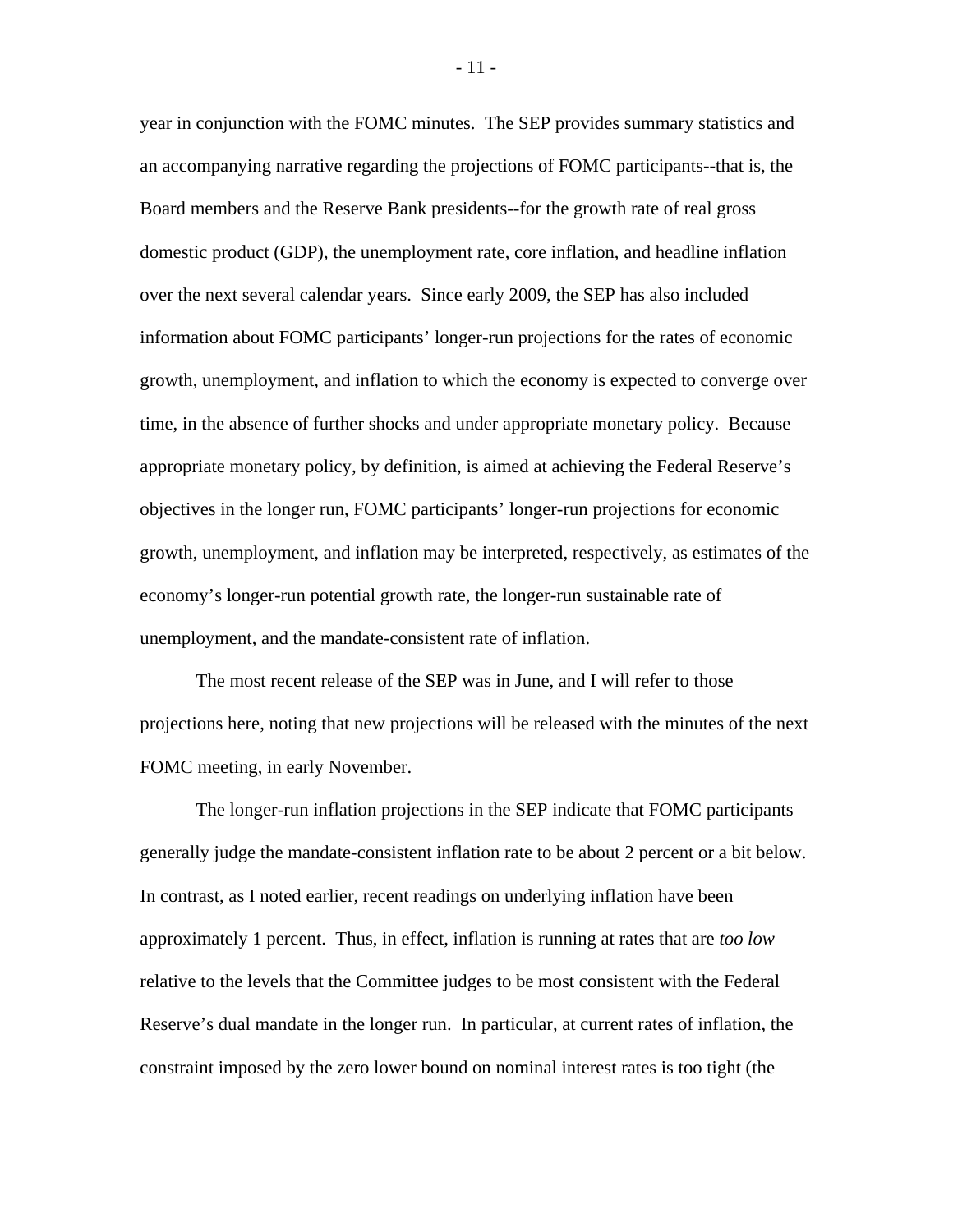short-term real interest rate is too high, given the state of the economy), and the risk of deflation is higher than desirable. Given that monetary policy works with a lag, the more relevant question is whether this situation is forecast to continue. In light of the recent decline in inflation, the degree of slack in the economy, and the relative stability of inflation expectations, it is reasonable to forecast that underlying inflation--setting aside the inevitable short-run volatility--will be less than the mandate-consistent inflation rate for some time. Of course, forecasts of inflation, as of other key economic variables, are uncertain and must be regularly updated with the arrival of new information.

As of June, the longer-run unemployment projections in the SEP had a central tendency of about 5 to 5-1/4 percent--about 1/4 percentage point higher than a year earlier--and a couple of participants' projections were even higher at around 6 to 6-1/4 percent. The evolution of these projections and the diversity of views reflect the characteristics that I noted earlier: The sustainable rate of unemployment may vary over time, and estimates of its value are subject to considerable uncertainty. Nonetheless, with an actual unemployment rate of nearly 10 percent, unemployment is clearly *too high* relative to estimates of its sustainable rate. Moreover, with output growth over the next year expected to be only modestly above its longer-term trend, high unemployment is currently forecast to persist for some time.

#### **Monetary Policy Tools: Benefits and Costs**

Given the Committee's objectives, there would appear--all else being equal--to be a case for further action. However, as I indicated earlier, one of the implications of a low-inflation environment is that policy is more likely to be constrained by the fact that nominal interest rates cannot be reduced below zero. Indeed, the Federal Reserve

- 12 -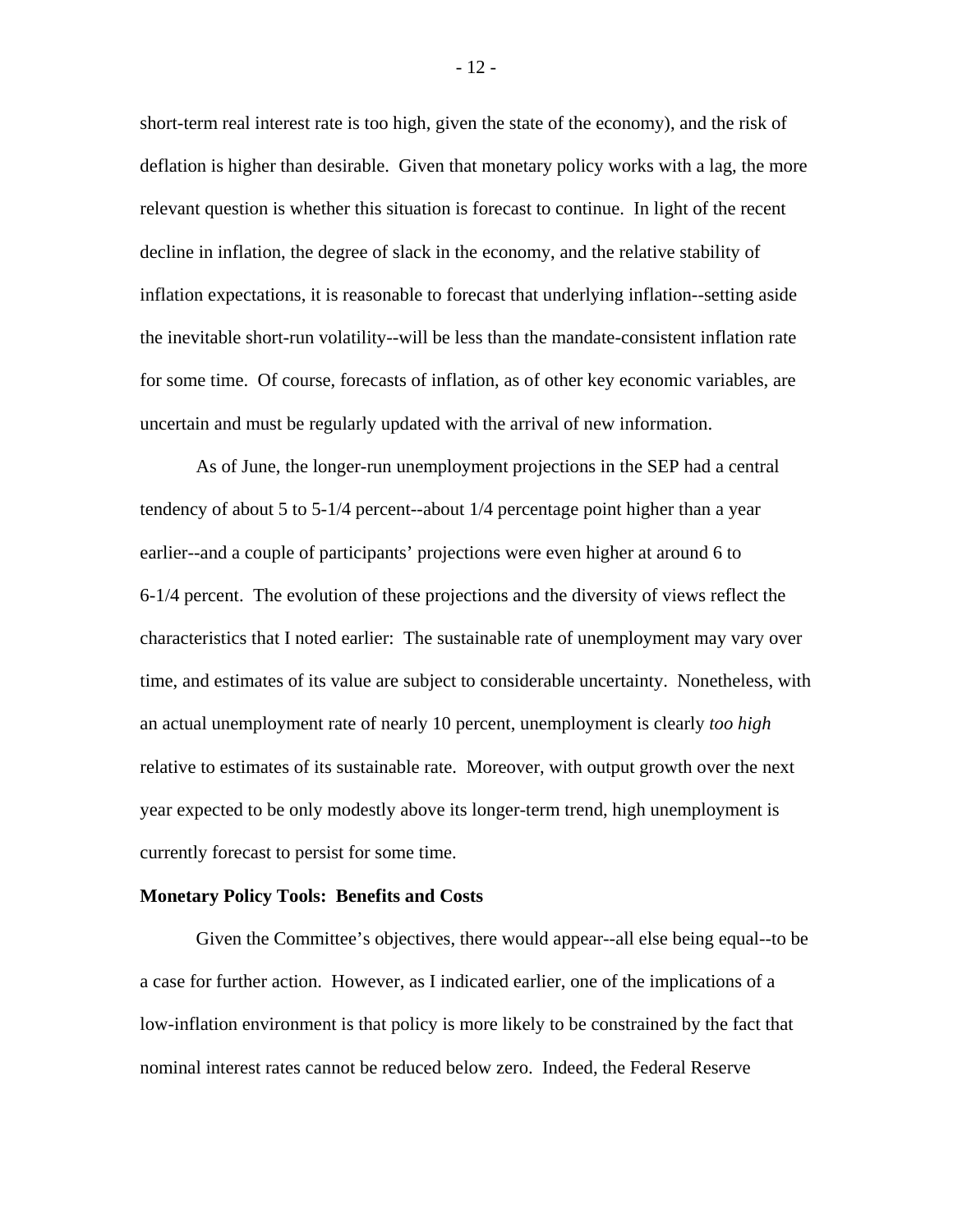reduced its target for the federal funds rate to a range of 0 to 25 basis points almost two years ago, in December 2008. Further policy accommodation is certainly possible even with the overnight interest rate at zero, but nonconventional policies have costs and limitations that must be taken into account in judging whether and how aggressively they should be used.

For example, a means of providing additional monetary stimulus, if warranted, would be to expand the Federal Reserve's holdings of longer-term securities.<sup>5</sup> Empirical evidence suggests that our previous program of securities purchases was successful in bringing down longer-term interest rates and thereby supporting the economic recovery.<sup>6</sup> A similar program conducted by the Bank of England also appears to have had benefits.

However, possible costs must be weighed against the potential benefits of nonconventional policies. One disadvantage of asset purchases relative to conventional monetary policy is that we have much less experience in judging the economic effects of this policy instrument, which makes it challenging to determine the appropriate quantity and pace of purchases and to communicate this policy response to the public. These factors have dictated that the FOMC proceed with some caution in deciding whether to engage in further purchases of longer-term securities.

Another concern associated with additional securities purchases is that substantial further expansion of the balance sheet could reduce public confidence in the Fed's ability to execute a smooth exit from its accommodative policies at the appropriate time. Even if unjustified, such a reduction in confidence might lead to an undesired increase in inflation expectations, to a level above the Committee's inflation objective. To address

<sup>&</sup>lt;sup>5</sup> For further discussion of unconventional policy tools, see Bernanke (2010a).

 $6$  See Gagnon and others (2010), D'Amico and King (2010), and Hamilton and Wu (2010).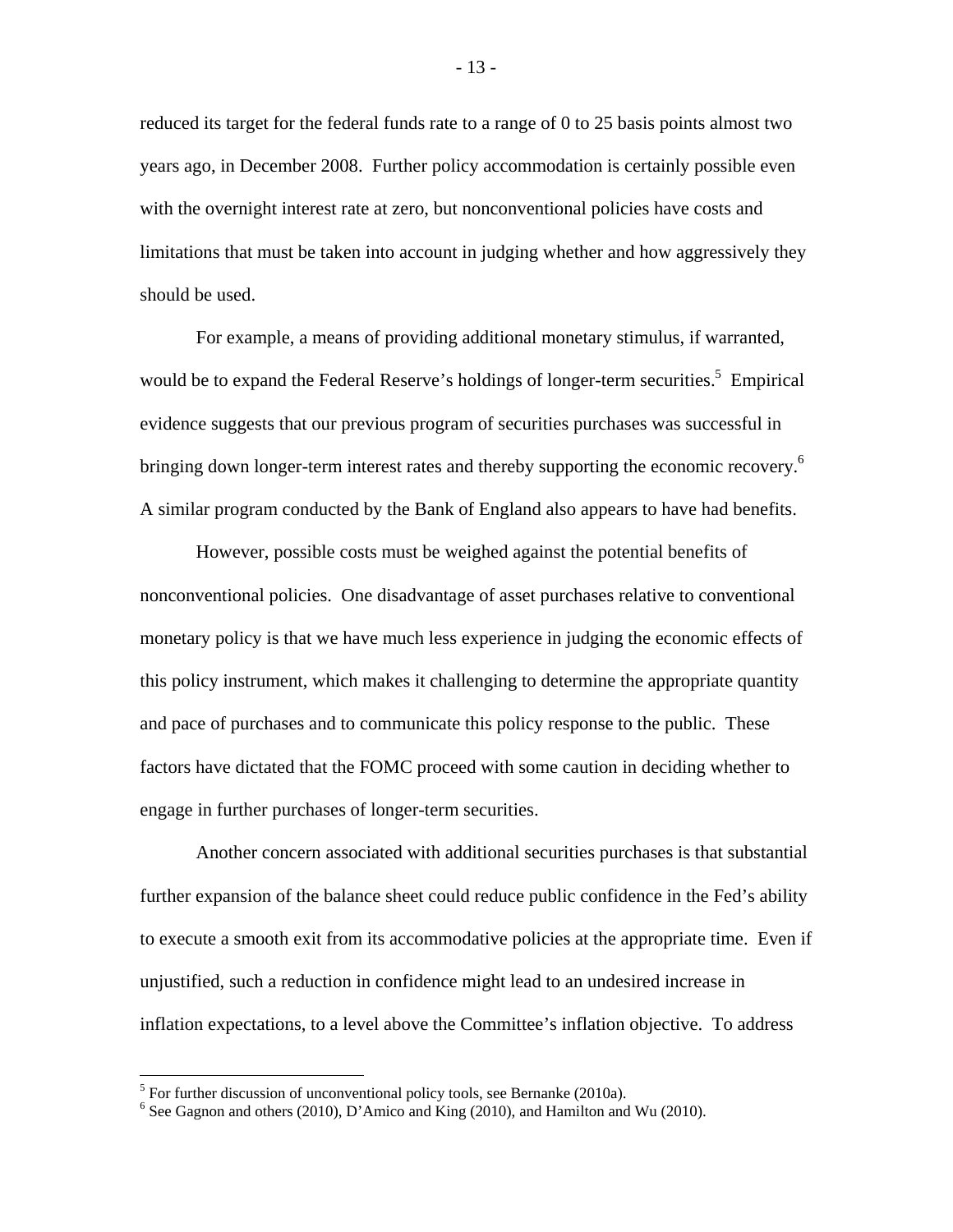such concerns and to ensure that it can withdraw monetary accommodation smoothly at the appropriate time, the Federal Reserve has developed an array of new tools.<sup>7</sup> With these tools in hand, I am confident that the FOMC will be able to tighten monetary conditions when warranted, even if the balance sheet remains considerably larger than normal at that time.

Central bank communication provides additional means of increasing the degree of policy accommodation when short-term nominal interest rates are near zero. For example, FOMC postmeeting statements have included forward policy guidance since December 2008, and the most recent statements have reflected the FOMC's anticipation that exceptionally low levels of the federal funds rate are likely to be warranted "for an extended period," contingent on economic conditions. A step the Committee could consider, if conditions called for it, would be to modify the language of the statement in some way that indicates that the Committee expects to keep the target for the federal funds rate low for longer than markets expect. Such a change would presumably lower longer-term rates by an amount related to the revision in policy expectations. A potential drawback of using the FOMC's statement in this way is that, at least without a more comprehensive framework in place, it may be difficult to convey the Committee's policy intentions with sufficient precision and conditionality. The Committee will continue to actively review its communications strategy with the goal of providing as much clarity as possible about its outlook, policy objectives, and policy strategies.

## **Conclusion**

 $\overline{a}$ 

In short, there are clearly many challenges in communicating and conducting monetary policy in a low-inflation environment, including the uncertainties associated

 $7$  See Bernanke (2010b).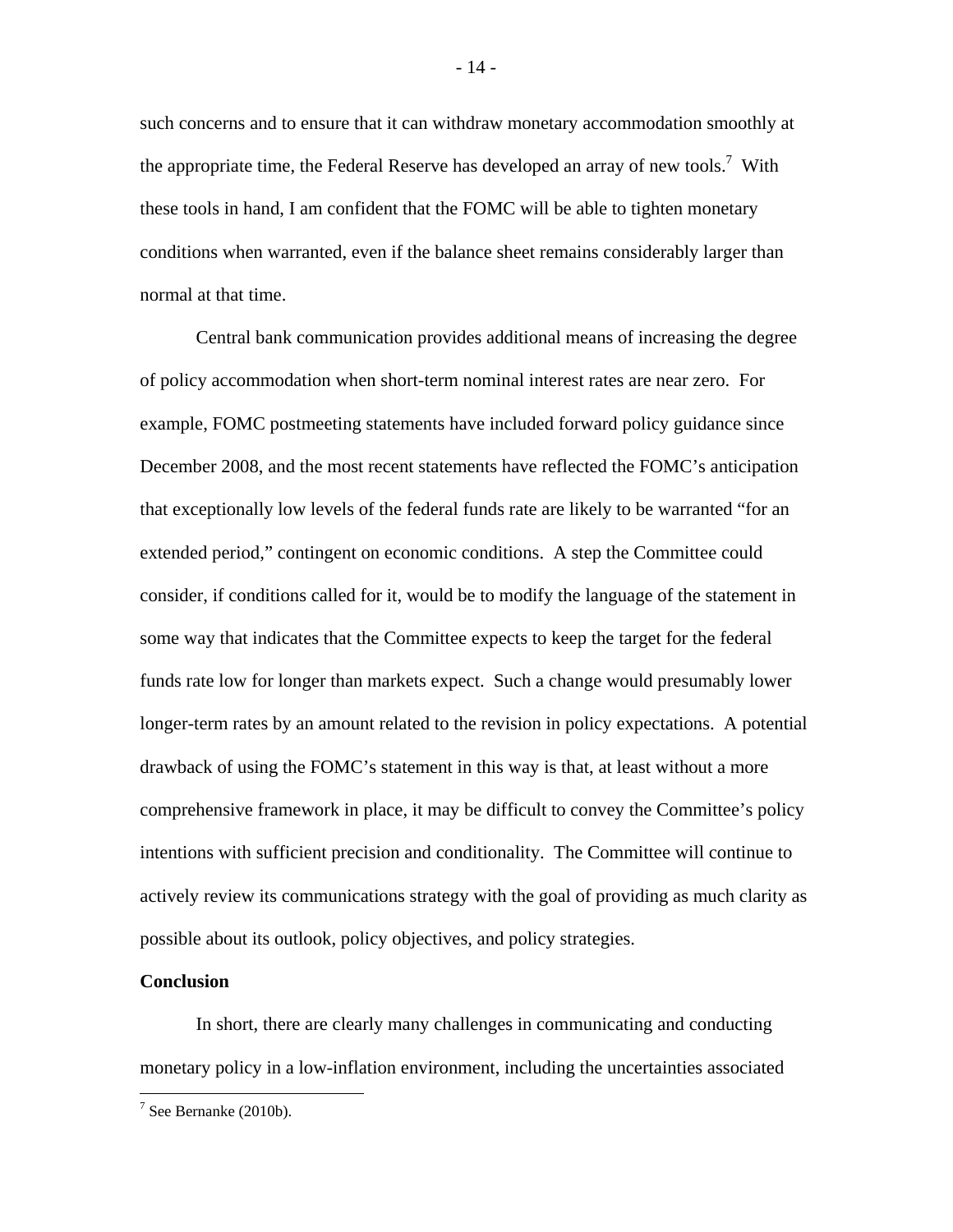with the use of nonconventional policy tools. Despite these challenges, the Federal Reserve remains committed to pursuing policies that promote our dual objectives of maximum employment and price stability. In particular, the FOMC is prepared to provide additional accommodation if needed to support the economic recovery and to return inflation over time to levels consistent with our mandate. Of course, in considering possible further actions, the FOMC will take account of the potential costs and risks of nonconventional policies, and, as always, the Committee's actions are contingent on incoming information about the economic outlook and financial conditions.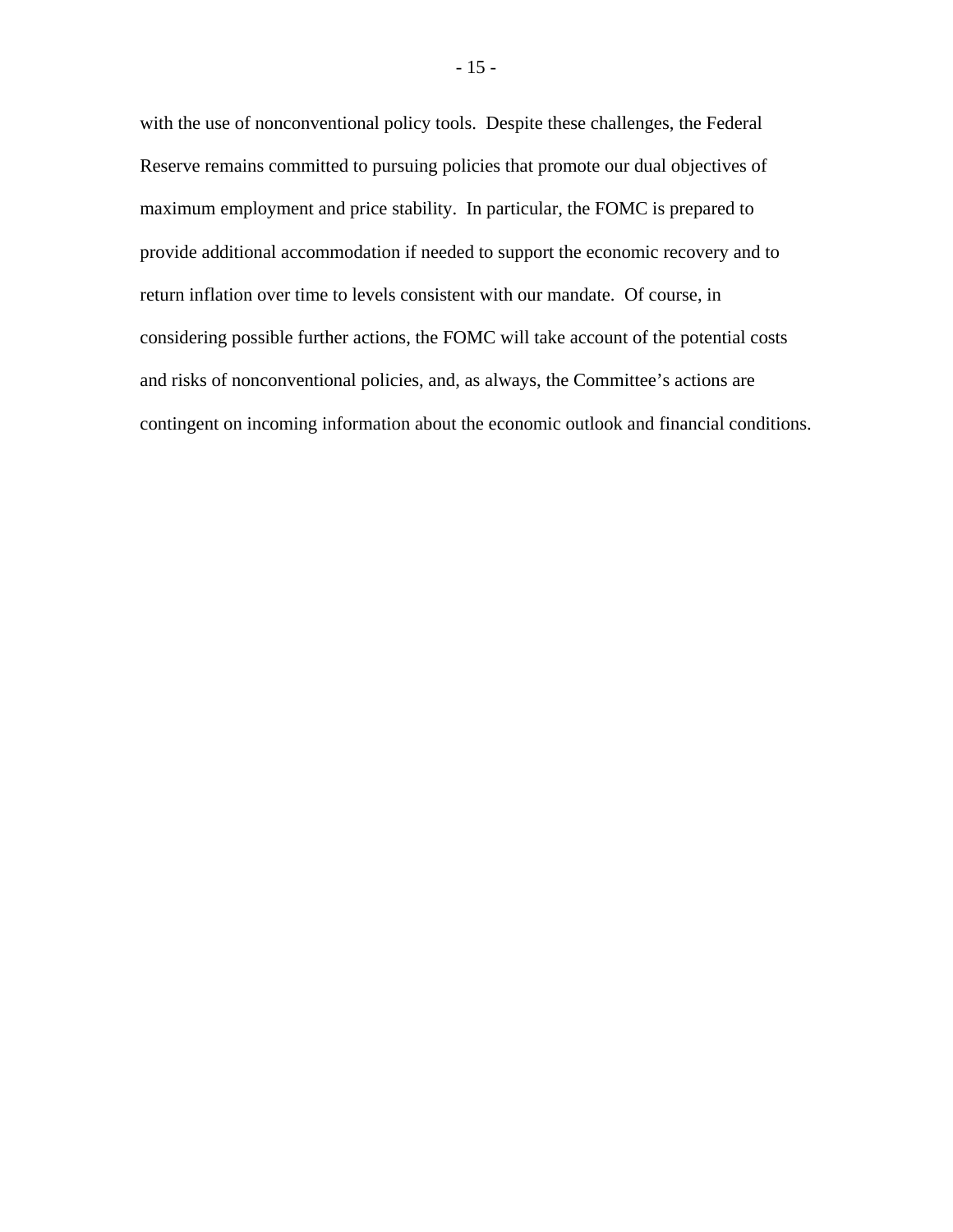## **References**

- Barnichon, Regis, and Andrew Figura (2010). "What Drives Movements in the Unemployment Rate? A Decomposition of the Beveridge Curve," Finance and Economics Discussion Series 2010-48. Washington: Board of Governors of the Federal Reserve System, August, available at www.federalreserve.gov/Pubs/feds/2010/201048/201048pap.pdf.
- Bernanke, Ben (2007). "Federal Reserve Communications," speech delivered at the Cato Institute 25th Annual Monetary Conference, Washington, November 14, www.federalreserve.gov/newsevents/speech/bernanke20071114a.htm.
- Bernanke, Ben (2010a). "The Economic Outlook and Monetary Policy," speech delivered at "Macroeconomic Challenges: The Decade Ahead," a symposium sponsored by the Federal Reserve Bank of Kansas City, held in Jackson Hole, Wyo., August 26-28, www.federalreserve.gov/newsevents/speech/bernanke20100827a.htm.
- Bernanke, Ben (2010b). "Monetary Policy Report to the Congress," statement before the Committee on Banking, Housing, and Urban Affairs, U.S. Senate, July 21, www.federalreserve.gov/newsevents/testimony/bernanke20100721a.htm.
- D'Amico, Stefania, and Thomas B. King (2010). "Flow and Stock Effects of Large-Scale Treasury Purchases," Finance and Economics Discussion Series 2010-52. Washington: Board of Governors of the Federal Reserve System, September, available at www.federalreserve.gov/Pubs/feds/2010/201052/201052pap.pdf.
- Dickens, William T. (2009). "A New Method for Estimating Time Variation in the NAIRU," in Jeff Fuhrer, Jane S. Little, Yolanda K. Kodrzycki, and Giovanni P. Olivei, eds., *Understanding Inflation and the Implications for Monetary Policy: A Phillips Curve Retrospective*. Cambridge, Mass.: MIT Press, pp. 205-28.
- Dowling, Thomas, Marcello Estevão, and Evridiki Tsounta (2010). "The Great Recession and Structural Unemployment," in *International Monetary Fund Country Report,* 10-248. Washington: IMF, July, pp. 4-13, available at www.imf.org/external/pubs/ft/scr/2010/cr10248.pdf.
- Fleischman, Charles, and John M. Roberts (2010). "A Multivariate Estimate of Trends and Cycles," unpublished paper, Board of Governors of the Federal Reserve System, Division of Research and Statistics, May.
- Fujita, Shigeru (forthcoming). "Economic Effects of the Unemployment Insurance Benefit." Federal Reserve Bank of Philadelphia, *Business Review*, available at www.philadelphiafed.org/research-and-data/economists/fujita/economic-effectsof-unemployment-insurance.pdf.